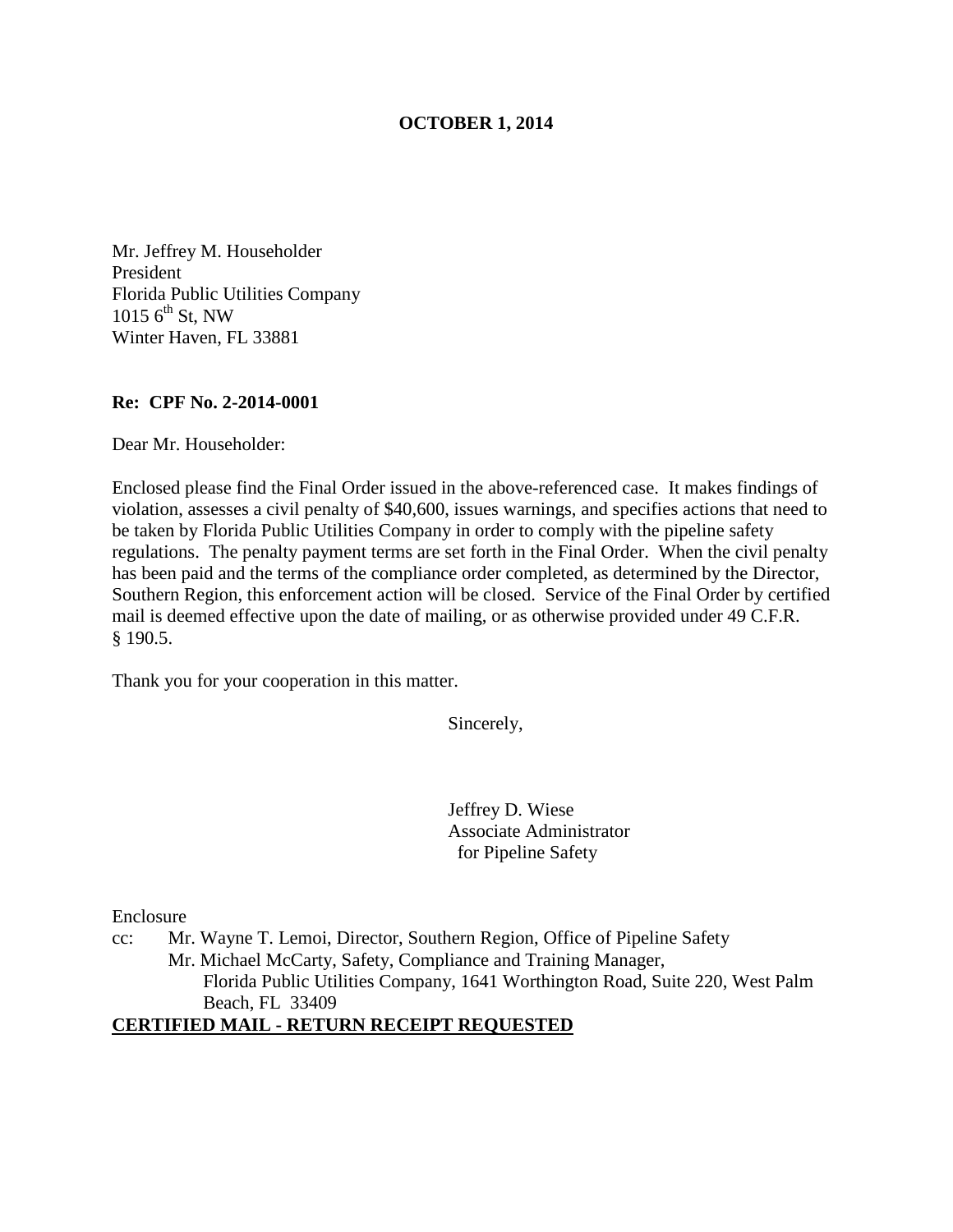## **U.S. DEPARTMENT OF TRANSPORTATION PIPELINE AND HAZARDOUS MATERIALS SAFETY ADMINISTRATION OFFICE OF PIPELINE SAFETY WASHINGTON, D.C. 20590**

**In the Matter of )** 

**Florida Public Utilities, Co., ) CPF No. 2-2014-0001 a subsidiary of Chesapeake Utilities Corp. , )** 

**\_\_\_\_\_\_\_\_\_\_\_\_\_\_\_\_\_\_\_\_\_\_\_\_\_\_\_\_\_\_\_\_\_\_\_\_\_\_\_\_\_\_ )** 

 **)** 

 **)** 

**\_\_\_\_\_\_\_\_\_\_\_\_\_\_\_\_\_\_\_\_\_\_\_\_\_\_\_\_\_\_\_\_\_\_\_\_\_\_\_\_\_ )** 

**Respondent. )** 

 $\overline{a}$ 

### **FINAL ORDER**

On August 26-30, 2013, pursuant to 49 U.S.C. § 60117, a representative of the Pipeline and Hazardous Materials Safety Administration (PHMSA), Office of Pipeline Safety (OPS), conducted an on-site pipeline safety inspection of the facilities and records of the Florida Public Utilities Company (FPUC or Respondent), a subsidiary of Chesapeake Utilities Corp. The inspection included liquefied petroleum gas (LPG) pipeline systems operated by Respondent in Brevard, Broward, and Palm Beach counties, Florida, and its records and procedures in West Palm Beach, Florida. FPUC is comprised of seven divisions, eight propane districts, and five affiliates, through which it provides natural gas, electricity, and propane gas to 118,000 persons within the State of Florida.<sup>1</sup>

As a result of the inspection, on February 18, 2014, the Director, Southern Region, OPS (Director), issued a Notice of Probable Violation, Proposed Civil Penalty, and Proposed Compliance Order (Notice) to Respondent. In accordance with 49 C.F.R. § 190.207, the Notice proposed finding that Respondent had violated 49 C.F.R. §§ 192.11, 192.465, 192.481, 192.605, 192.625, 192.707, 192.723, 192.739, 192.741, 192.743, and 192.747, and proposed assessing a civil penalty of \$40,600 for two of the alleged violations. The Notice also proposed ordering Respondent to take certain measures to correct six of the alleged violations and warned Respondent to take corrective measures with respect to seven of the alleged violations.

FPUC replied to the Notice by letter dated March 12, 2014 (Response). Respondent did not contest the allegations of violation. Respondent did provide information on the corrective

<sup>&</sup>lt;sup>1</sup> See About FPU, Florida Public Utilities Company, http://www fpuc.com/about/ (last visited September 8, 2014); *see also FPU Fact Sheet*, Florida Public Utilities Company, http://www.fpuc.com/about/corporate-fact-sheet/ (last visited September 8, 2014); *see also* FPU Companies and Affiliates, http://www.fpuc.com/about/fpufamily/ (last visited September 8, 2014).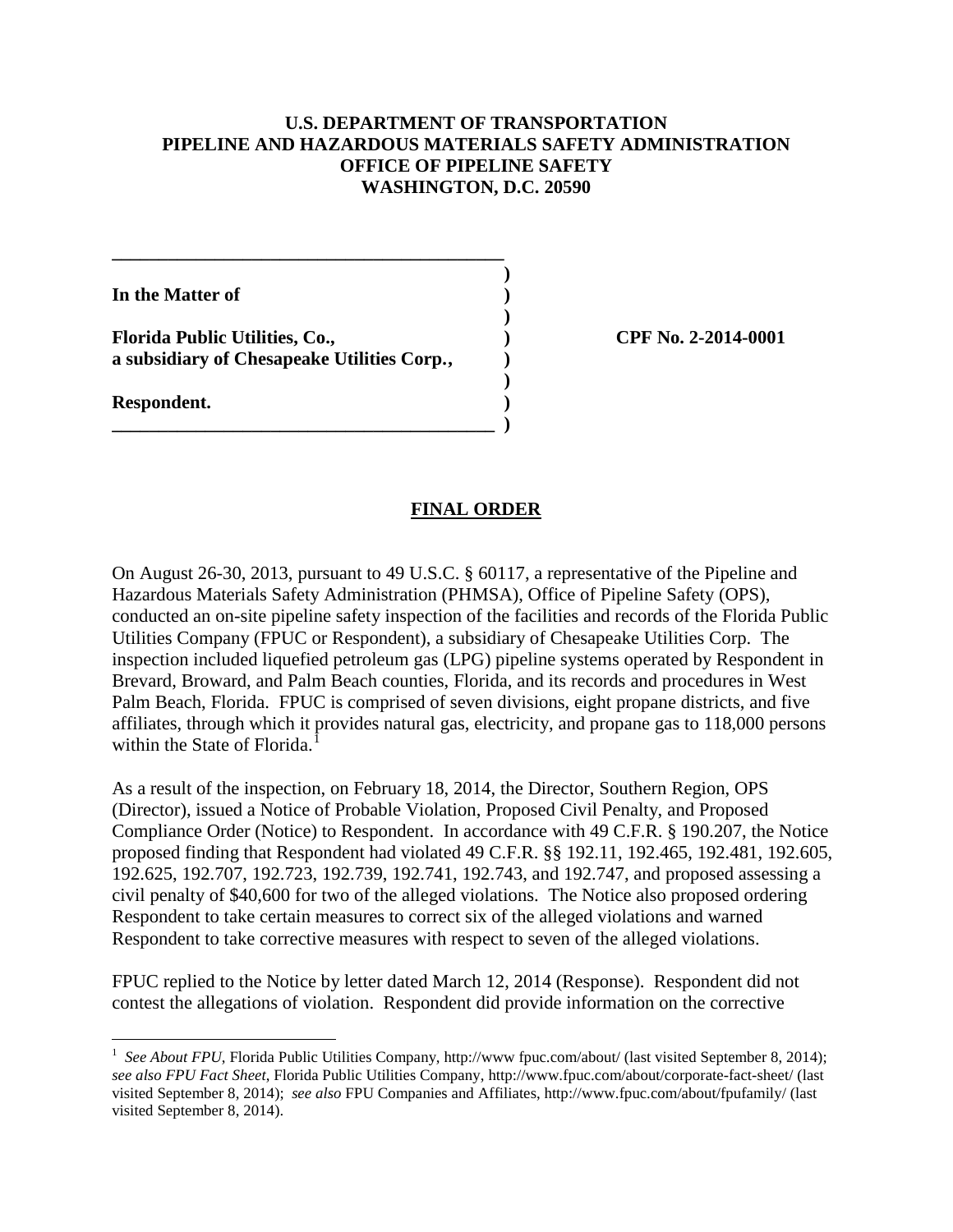actions it had taken and planned to take and requested that PHMSA consider a reduction in the proposed civil penalty. Respondent did not request a hearing and therefore has waived its right to one.

### **FINDINGS OF VIOLATION**

In its Response, Respondent did not contest the allegations that it violated 49 C.F.R. Part 192 as follows:

**Item 1:** The Notice alleged Respondent violated 49 C.F.R. § 192.11(b) which states:

### **§ 192.11 Petroleum gas systems.**

(a) ….

(b) Each pipeline system subject to this part that transports only petroleum gas or petroleum gas/air mixtures must meet the requirements of this part and of ANSI/NFPA 58 and 59.

### **NFPA 58 § 6.7.4.5.**

 The point of discharge from the required pressure relief device on regulating equipment installed outside of buildings in fixed piping systems shall be located not less than 3ft. (1 m) horizontally away from any building opening below the level of such discharge, and not beneath any building unless this space is well ventilated to the outside and is not enclosed for more than 50 percent of its perimeter.

#### **NFPA 58 § 6.7.4.6.**

The point of discharge [of a regulator] shall also be located not less than 5 ft. (1.5 m) in any direction away from any source of ignition, openings into direct-vent (sealed combustion system) appliances, or mechanical ventilation air intakes.

The Notice alleged Respondent violated § 192.11(b) by operating a pressure relief device with its point of discharge less than three feet from a crawlspace vent. The Notice also alleged Respondent violated § 192.11(b) by operating a regulator with points of discharge less than five feet from sources of ignition. Specifically, the PHMSA inspector identified a pressure relief device with its point of discharge less than three feet from a crawlspace vent at 1024 Sebastian Road on Respondent's Barefoot Bay system. Additionally, the inspector found a regulator with a point of discharge less than five feet from sources of ignition at the 1310 NW 55<sup>th</sup> Avenue location on its Lauderhill West system.

Respondent did not contest these allegations. Accordingly, based upon a review of all of the evidence, I find Respondent violated 49 C.F.R. 192.11(b) by operating a regulator with its point of discharge less than three feet from a crawlspace vent and operating a pressure relief device with points of discharge less than five feet from sources of ignition at the specified locations.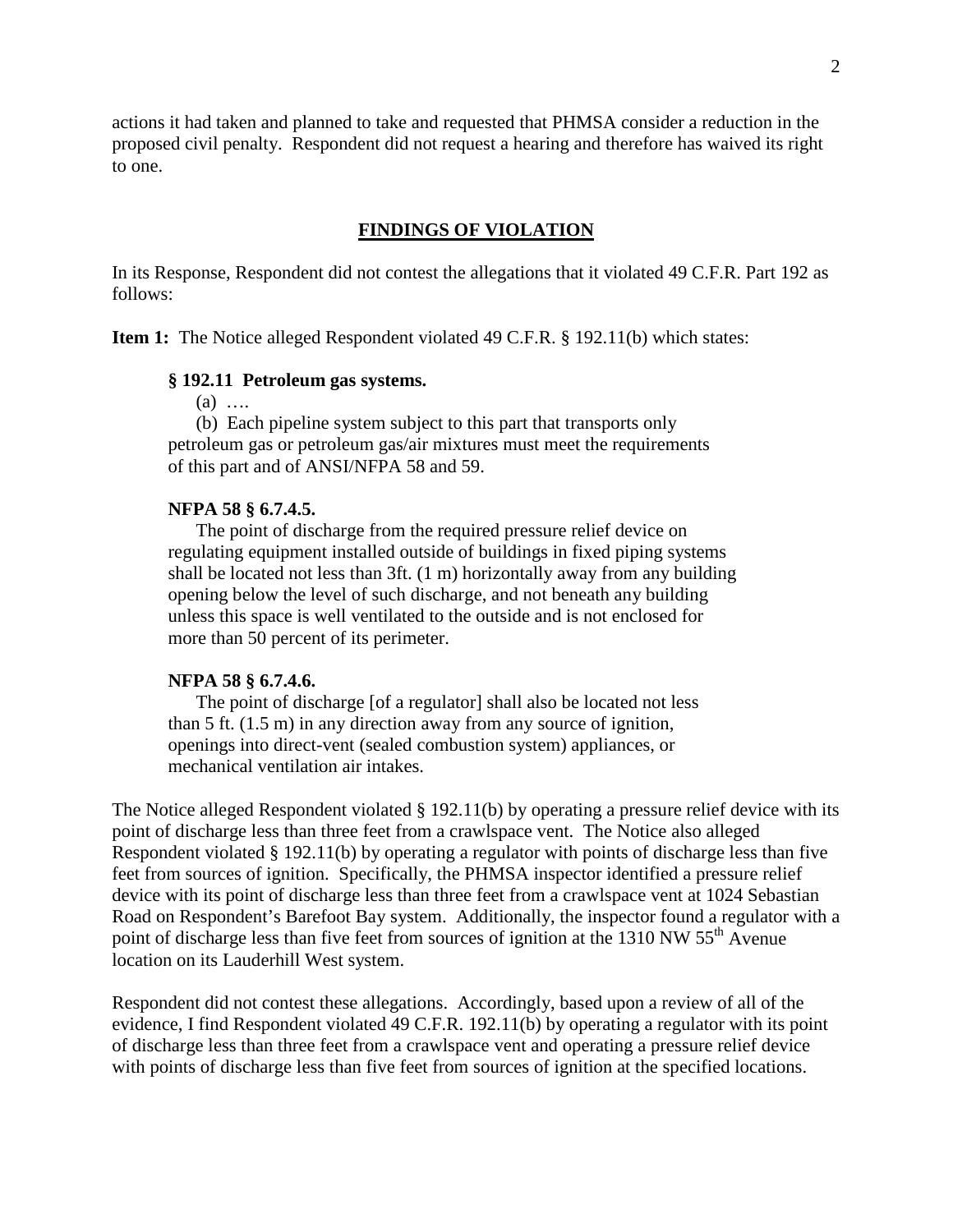**Item 7:** The Notice alleged Respondent violated 49 C.F.R. § 192.625(f), which states:

#### **§ 192.625. Odorization of gas.**

 $(a)$  ....

(f) To assure the proper concentration of odorant in accordance with this section, each operator must conduct periodic sampling of combustible gases using an instrument capable of determining the percentage of gas in air at which the odor becomes readily detectable. Operators of master meter systems may comply with this requirement by -

(1) Receiving written verification from their gas source that the gas has the proper concentration of odorant; and

(2) Conducting periodic "sniff" tests at the extremities of the system to confirm that the gas contains odorant.

The Notice alleged Respondent violated § 192.625(f) by failing to assure the proper concentration of an odorant in the air by conducting periodic sampling of combustible gases using an instrument capable of determining the percentage of gas in the air at which the odor becomes readily detectable. Specifically, the Notice alleged that FPUC failed to perform these checks during calendar years 2009 through 2013 on its Barefoot Bay, Caroma Lane, Casa Del Sol, Lauderhill-East, Lauderhill-West, and Promenade at Inverarry systems. Additionally, low odorant readings were identified at 327 Kiwi St in Respondent's Barefoot Bay system.

Respondent did not contest this allegation of violation. Accordingly, based upon a review of all of the evidence, I find Respondent violated 49 C.F.R. § 192.625(f) by failing to assure proper concentration of an odorant in the air by conducting periodic sampling of combustible gases using an instrument capable of determining the percentage of gas in the air at which the odor becomes readily detectable on the specified systems.

**Item 8**: The Notice alleged Respondent violated 49 C.F.R. § 192.707(a), which states in relevant part:

### **§ 192.707 Line markers for mains and transmission lines.**

(a) Buried pipelines. Except as provided in paragraph (b) of this section, a line marker must be placed and maintained as close as practical over each buried main and transmission line:

(1) At each crossing of a public road and railroad; and

(2) Wherever necessary to identify the location of the transmission

line or main to reduce the possibility of damage or interference.

The Notice alleged Respondent violated § 192.707(a) by failing to place and maintain line markers as close as practical over each buried main at each crossing of a public road. Specifically, the PHMSA inspector found several locations without line markers where mains crossed public roads on the Barefoot Bay, Lauderhill-East, and Lauderhill-West systems. Additionally, the inspector identified line markers on Respondent's Lauderhill-East system having impaired readability due to fading.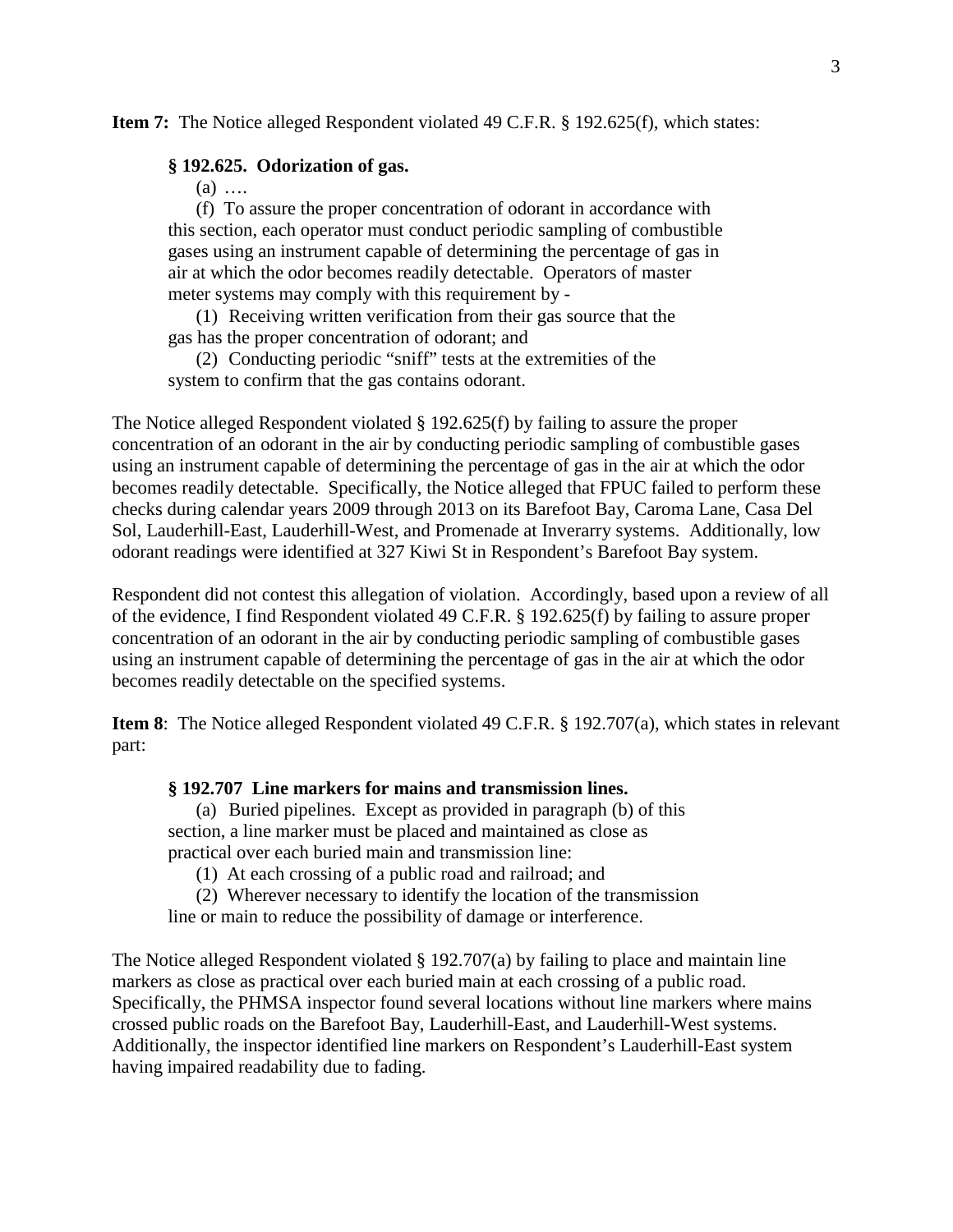Respondent did not contest this allegation of violation. Accordingly, based upon a review of all of the evidence, I find Respondent violated 49 C.F.R. § 192.707(a) by failing to place line markers where mains crossed public roads at the Barefoot Bay, Lauderhill-East, and Lauderhill-West system and by having line markers on Respondent's Lauderhill-East system with impaired readability due to fading.

**Item 11**: The Notice alleged Respondent violated 49 C.F.R. § 192.739(a), which states in relevant part:

## **§ 192.739 Pressure limiting and regulating stations: Inspection and testing**.

(a) Each pressure limiting station, relief device (except rupture discs), and pressure regulating station and its equipment must be subjected at intervals not exceeding 15 months, but at least once each calendar year, to inspections and tests to determine that it is -

(1) In good mechanical condition;

(2) Adequate from the standpoint of capacity and reliability of operation for the service in which it is employed;

(3) Except as provided in paragraph (b) of this section, set to control or relieve at the correct pressure consistent with the pressure limits of §192.201(a); and

(4) Properly installed and protected from dirt, liquids, or other conditions that might prevent proper operation.

The Notice alleged Respondent violated § 192.739(a) by failing to inspect and test its pressure limiting and regulating stations at least once each calendar year, at intervals not exceeding fifteen months. Specifically, the Notice alleged Respondent failed to conduct these inspections for the following systems:

- a) Caroma system, for calendar years 2010, 2011, 2012;
- b) Promenade at Inverrary system, for calendar years 2010, 2011, 2012;
- c) Casa Del Sol system, for calendar years 2010, 2011, 2012; and
- d) Barefoot Bay system, for calendar year 2010.

Additionally, the inspector identified vents that were not properly installed and protected from dirt, liquids, or other conditions that might prevent their proper operation at Respondent's Casa Del Sol system and its underground tank at Lauderhill II-West system.

Respondent did not contest this allegation of violation. Accordingly, based upon a review of all of the evidence, I find Respondent violated 49 C.F.R. § 192.739(a) by failing to regularly inspect and test its pressure limiting and regulating stations at least once each year, at intervals not exceeding fifteen months, at its Caroma, Promenade at Inverrary, Casa Del Sol, and Barefoot Bay systems and by failing to properly install and protect vents on its Casa Del Sol and Lauderhill II-West systems.

**Item 12**: The Notice alleged Respondent violated 49 C.F.R. § 192.741(a), which states: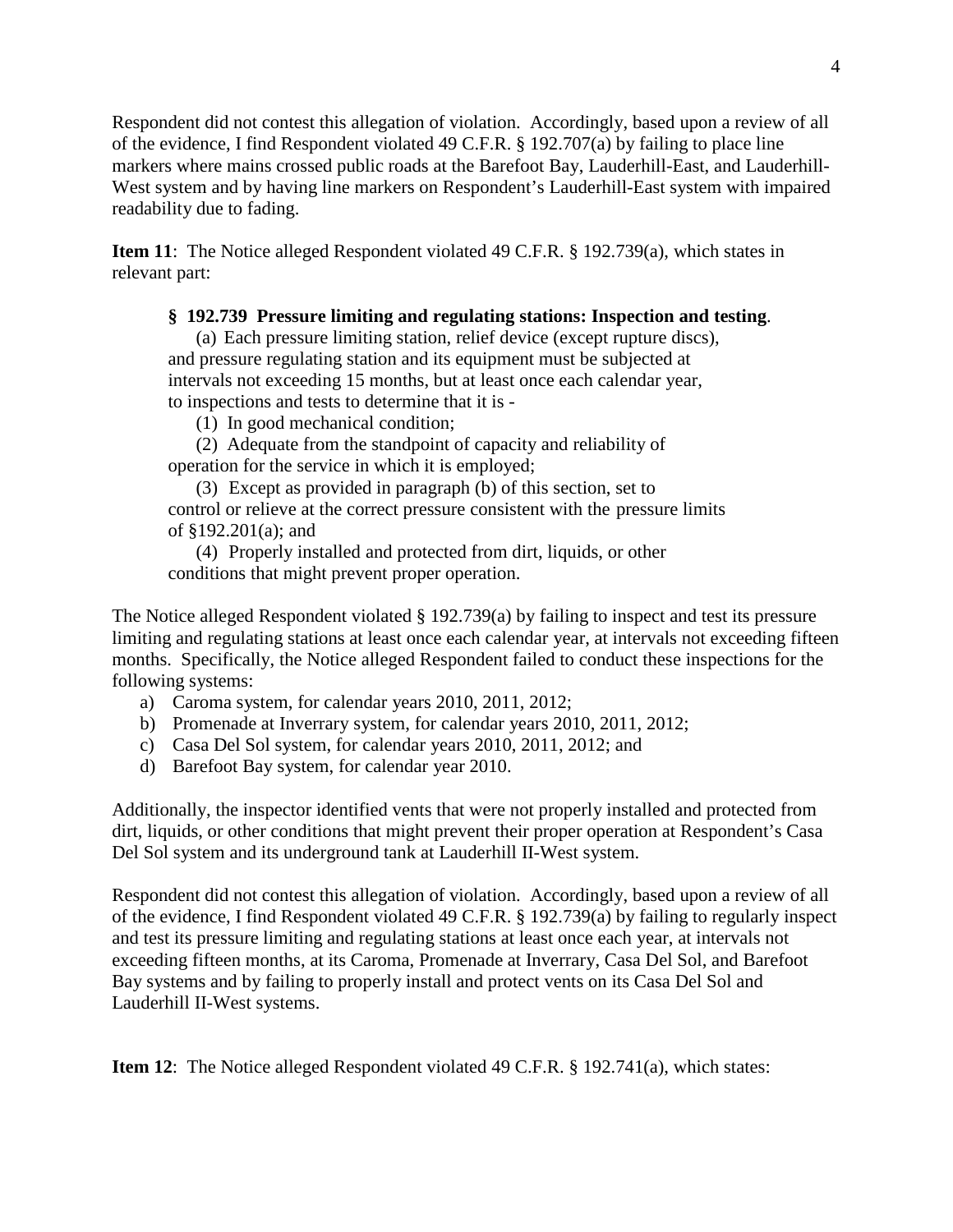### **§ 192.741 Pressure limiting and regulating stations: Telemetering or recording gauges.**

(a) Each distribution system supplied by more than one district pressure regulating station must be equipped with telemetering or recording pressure gauges to indicate the gas pressure in the district.

The Notice alleged that Respondent violated § 192.741(a) by failing to place telemetering or recording pressure gauges in distribution systems served by more than one pressure regulating station. Specifically, the PHMSA inspector found Respondent's Caroma, Casa Del Sol, and Lauderhill-West distribution systems are served from two separate regulator stations but did not have telemetering or recording pressure gauges.

Respondent did not contest this allegation of violation. Accordingly, based upon a review of all of the evidence, I find Respondent violated § 192.741(a) by failing to place telemetering or recording pressure gauges in its Caroma, Casa Del Sol, and Lauderhill-West distribution systems.

**Item 13**: The Notice alleged Respondent violated 49 C.F.R. § 192.743(a), which states:

## **§ 192.743 Pressure limiting and regulating stations: Capacity of relief devices.**

(a) Pressure relief devices at pressure limiting stations and pressure regulating stations must have sufficient capacity to protect the facilities to which they are connected. Except as provided in §192.739(b), the capacity must be consistent with the pressure limits of §192.201(a). This capacity must be determined at intervals not exceeding 15 months, but at least once each calendar year, by testing the devices in place or by review and calculations.

The Notice alleged Respondent violated § 192.743(a) by failing to test the capacity of a relief device, either in place or by review and calculations, at least once each calendar year at intervals not exceeding fifteen months. Specifically, the PHMSA inspector found FPUC did not test the capacity of a relief device, in place or by review and calculations, located downstream of its Lauderhill-East system within the required interval.

Respondent did not contest this allegation of violation. Accordingly, based upon a review of all of the evidence, I find Respondent violated 49 C.F.R. § 192.743(a) by failing to test the capacity of a relief device, in place or by review and calculations, downstream of its Lauderhill-East system at least once each calendar year, in intervals not exceeding fifteen months.

These findings of violation will be considered prior offenses in any subsequent enforcement action taken against Respondent.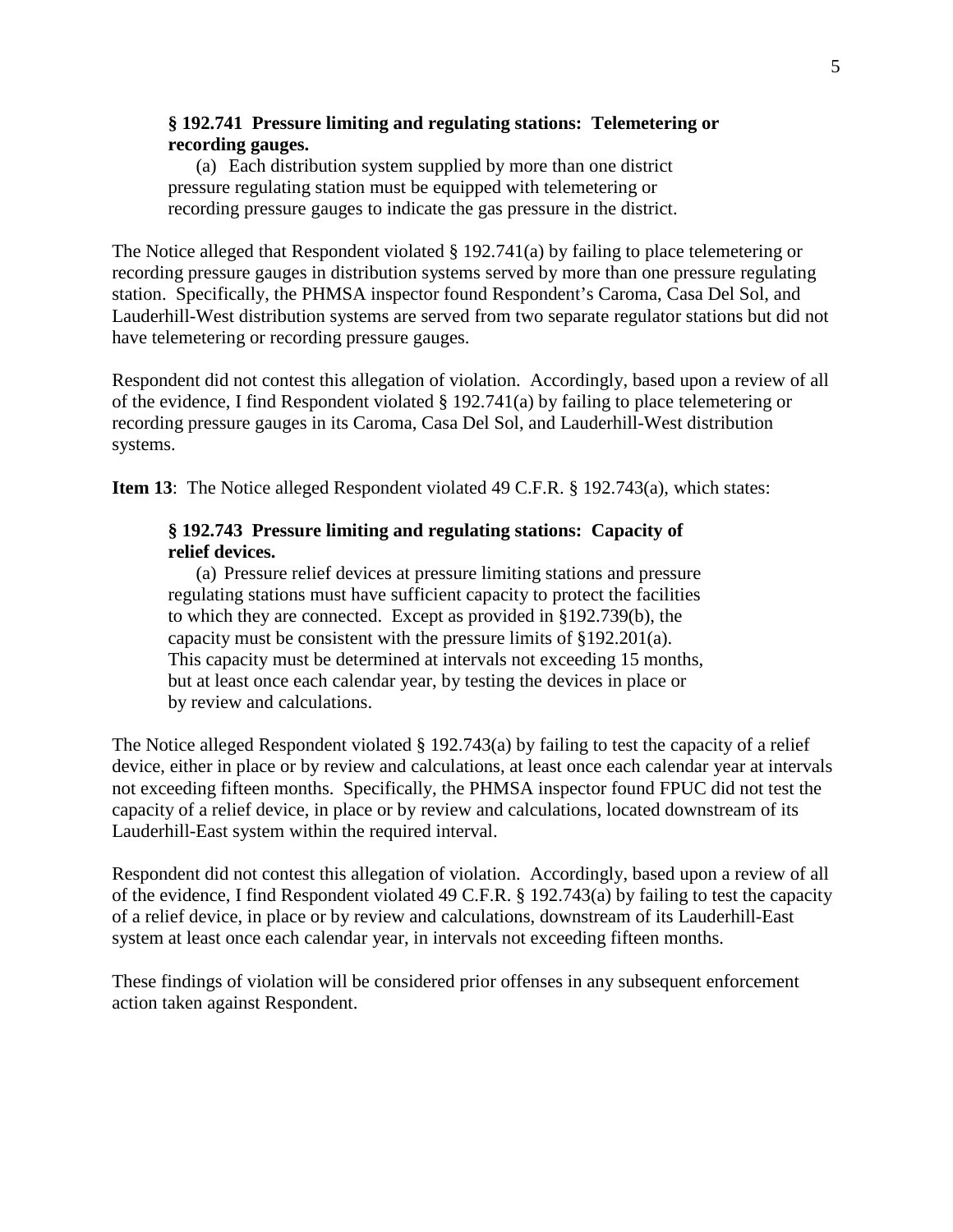#### **ASSESSMENT OF PENALTY**

Under 49 U.S.C. § 60122, Respondent is subject to an administrative civil penalty not to exceed \$100,000 per violation for each day of the violation, up to a maximum of \$1,000,000 for any related series of violations.<sup>2</sup> In determining the amount of a civil penalty under 49 U.S.C. § 60122 and 49 C.F.R. § 190.225, I must consider the following criteria: the nature, circumstances, and gravity of the violation, including adverse impact on the environment; the degree of Respondent's culpability; the history of Respondent's prior offenses; the Respondent's ability to pay the penalty and any effect that the penalty may have on its ability to continue doing business; and the good faith of Respondent in attempting to comply with the pipeline safety regulations. In addition, I may consider the economic benefit gained from the violation without any reduction because of subsequent damages, and such other matters as justice may require. The Notice proposed a total civil penalty of \$40,600 for the two violations cited below.

**Item 10:** The Notice proposed a civil penalty of \$18,700, for Respondent violating 49 C.F.R. § 192.723(b) by not conducting a leakage survey of the "green zone" of its Barefoot Bay system at least once every five calendar years, at intervals not exceeding sixty-three months. With respect to the nature, circumstances, and gravity of this violation, surveying the conditions along a section of gas pipeline once every five calendar years is a key part of pipeline safety; failure to do so may result in a pipeline leak that has an adverse impact on the environment. With respect to culpability, Respondent did not contest the violation and provided no basis for its failure to comply with § 192.723(b). While Respondent stated that a leakage survey of the "green zone" was completed on December 7, 2013 – a date outside of the five-year statutory period, nothing in the record constitutes a good faith effort to comply prior to the OPS inspection.

Respondent has presented no evidence or arguments that would warrant a reduction in the civil penalty amount proposed for this Item in the Notice. Accordingly, having reviewed the record and considered the assessment criteria, I assess Respondent a civil penalty of \$18,700 for violation of 49 C.F.R. 723(b).

**Item 11:** The Notice proposed a civil penalty of \$21,900, for Respondent violating 49 C.F.R. § 192.739(a) by failing to conduct regulator inspections at its Caroma, Promenade at Inverrary, Casa Del Sol, and Barefoot Bay systems. The Notice also proposed this penalty for Respondent violating 49 C.F.R. § 192.739(a) by not properly installing and protecting vents on its Casa Del Sol and Lauderhill II-West systems. With respect to the nature, circumstances, and gravity of this violation, inspecting pressure regulator stations along four sections of gas pipelines at least once every calendar year, as well as properly installing and protecting vents on two sections of pipeline, are key parts to pipeline safety; failure to do so may result in a pipeline leak that has an adverse impact on the environment. With respect to culpability, Respondent did not contest the violation, nor present any evidence or argument justifying a reduction of the proposed penalty. While Respondent noted that after the PHMSA inspection on August 26-30, 2013, steps have been implemented to remedy these violations, nothing in the record constitutes a good faith

 $\overline{a}$ 

<sup>&</sup>lt;sup>2</sup> Effective January 3, 2012, the maximum administrative civil penalties for violations of the federal pipeline safety regulations were doubled to \$200,000 per violation per day of violation with a maximum of \$2,000,000 for a related series of violations (The Pipeline Safety, Regulatory Certainty, and Job Creation Act of 2011 (Pub. L. 112-90)). Because the violations in this case occurred prior to the increase, the higher maximums do not apply.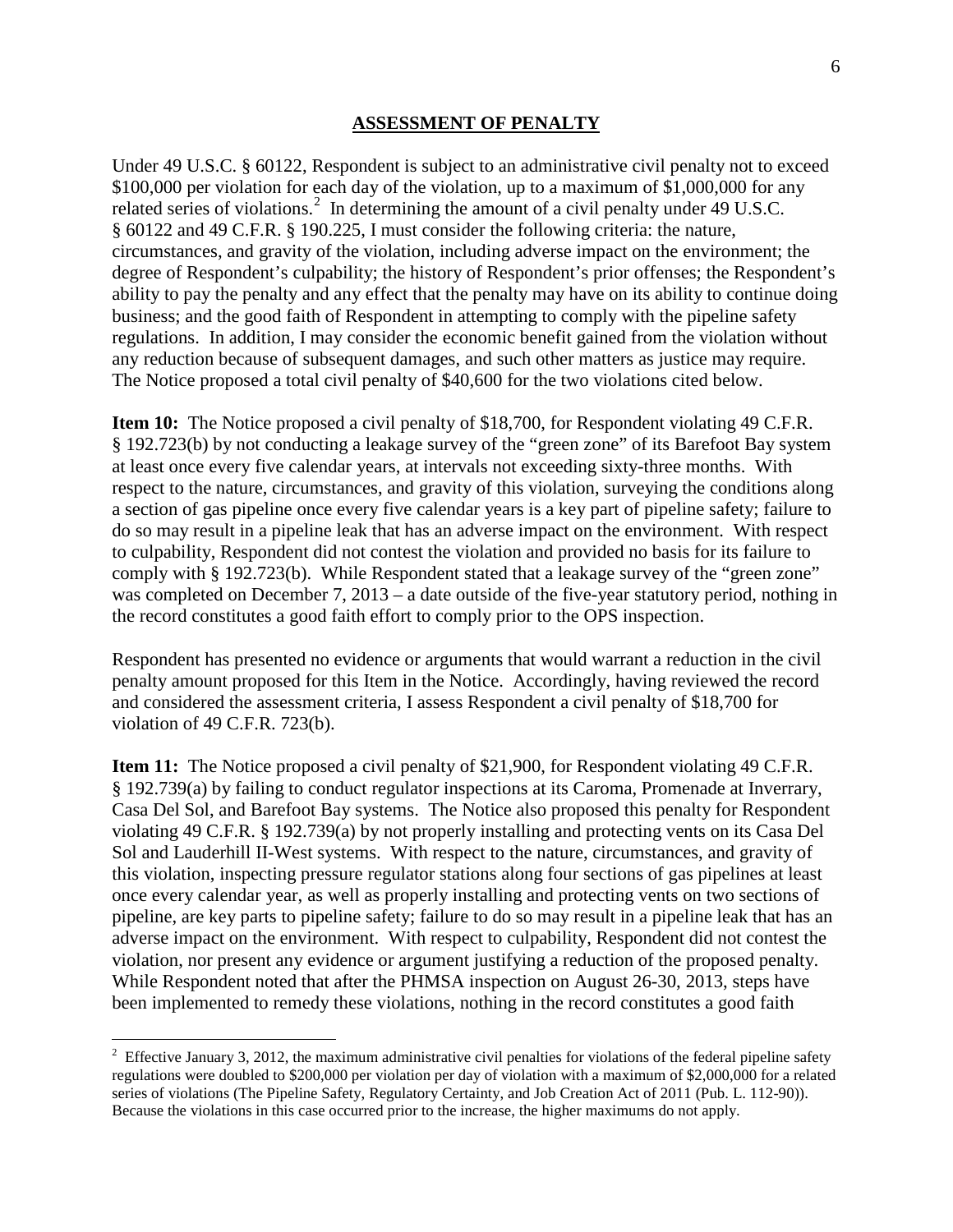effort to comply prior to the OPS inspection.

Respondent has presented no evidence or arguments that would warrant a reduction in the civil penalty amount proposed for this Item in the Notice. Accordingly, having reviewed the record and considered the assessment criteria, I assess Respondent a civil penalty of \$21,900 for violation of 49 C.F.R. § 192.739(a).

In summary, having reviewed the record and considered the assessment criteria for each of the Items cited above, I assess Respondent a total civil penalty of **\$40,600.**

Payment of the civil penalty must be made within 20 days of service. Federal regulations  $(49 \text{ C.F.R. } § 89.21(b)(3))$  require such payment to be made by wire transfer through the Federal Reserve Communications System (Fedwire), to the account of the U.S. Treasury. Detailed instructions are contained in the enclosure. Questions concerning wire transfers should be directed to: Financial Operations Division (AMK-325), Federal Aviation Administration, Mike Monroney Aeronautical Center, P.O. Box 269039, Oklahoma City, Oklahoma 73125. The Financial Operations Division telephone number is (405) 954-8845.

Failure to pay the \$40,600 civil penalty will result in accrual of interest at the current annual rate in accordance with 31 U.S.C. § 3717, 31 C.F.R. § 901.9 and 49 C.F.R. § 89.23. Pursuant to those same authorities, a late penalty charge of six percent (6%) per annum will be charged if payment is not made within 110 days of service. Furthermore, failure to pay the civil penalty may result in referral of the matter to the Attorney General for appropriate action in a district court of the United States.

# **COMPLIANCE ORDER**

The Notice proposed a compliance order with respect to Items 1, 7, 8, 11, 12, and 13 for violations of 49 C.F.R. §§ 192.11(b), 192.625(f), 192.707(a), 192.739(a), 192.741(a), and 192.743(a). Under 49 U.S.C. § 60118(a), each person who engages in the transportation of gas, or who owns or operates a pipeline facility, is required to comply with the applicable safety standards established under Chapter 601.

In its Response, FPUC stated its intent to address the violations cited in the Notice. I acknowledge Respondent's efforts in taking initial steps to remedy these violations, but note that FPUC did not provide any documentation with its Response showing that the corrective actions have been completed. Accordingly, the compliance terms proposed in the Notice for Items 1, 7, 8, 11, 12, and 13 are included in this Order.

Pursuant to the authority of 49 U.S.C. § 60118(b) and 49 C.F.R. § 190.217, Respondent is ordered to take the following actions to ensure compliance with the pipeline safety regulations applicable to its operations:

> 1. With respect to the violation of § 192.11(b), (**Item 1**), Respondent must survey all of its PHMSA regulated systems in the state of Florida, identify all locations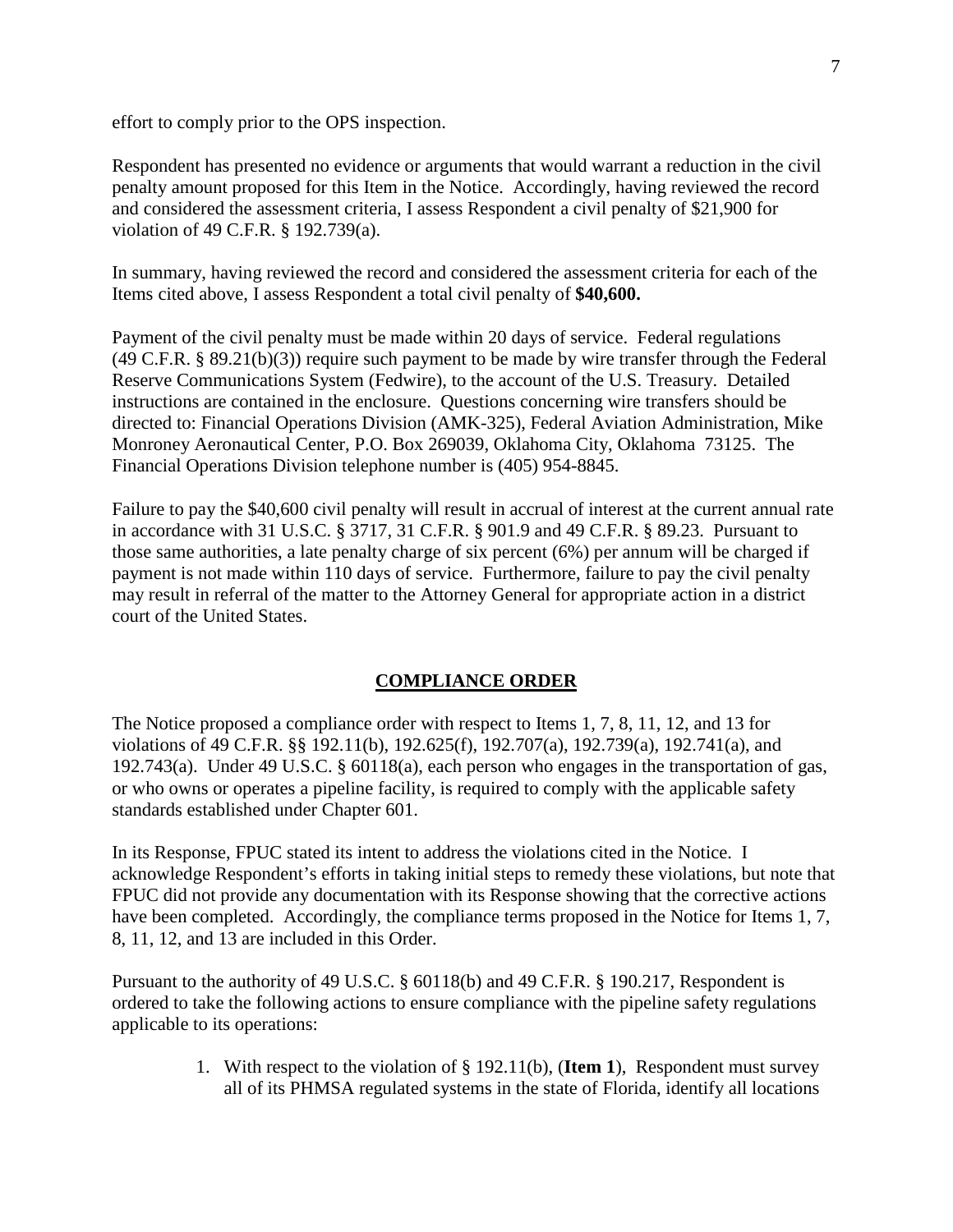that do not meet the NFPA standard, and take corrective actions to bring the identified locations into compliance with the distances specified in the NFPA 58 (2004) standard.

- 2. With respect to the violation of § 192.625(f), (**Item 7**), Respondent must use an instrument to verify that the percentage of gas in the air exists at a concentration of one-fifth of the lower explosive limit, and that this gas is readily detectable by a person with a normal sense of smell. Further, Respondent must conduct this instrumented sampling at multiple locations within each system, including at the extremities of the systems and within dead legs, for all of its PHMSA regulated systems in the state of Florida where this sampling was not already conducted.
- 3. With respect to the violation of § 192.707(a), (**Item 8**), Respondent must survey all of its PHMSA regulated systems in the state of Florida, identify locations where buried mains cross public roads, and ensure that pipeline markers meeting the requirements of §192.707(d) are placed and maintained as close as practical over each buried main at each crossing of a public road.
- 4. With respect to the violation of § 192.739(a), (**Item 11**), Respondent must survey all of its PHMSA regulated systems in the state of Florida, identify locations where its pressure limiting and regulating stations have not been inspected in the last fifteen months, and must inspect and test its pressure limiting and regulating stations to ensure they meet the requirements of §192.739(a).
- 5. With respect to the violation of § 192.741(a), (**Item 12**), Respondent must survey all of its PHMSA regulated systems in the state of Florida, identify locations where its LPG distribution systems are supplied by more than one pressure regulating station which do not have telemetering or recording pressure gauges installed, and install telemetering or recording pressure gauges in these systems.
- 6. With respect to the violation of § 192.743(a), (**Item 13**), Respondent must survey all of its PHMSA regulated systems in the state of Florida and determine the capacity of all relief devices, by testing the devices in place or by review and calculations, thus ensuring they have sufficient capacity to protect the facilities to which they are connected.
- 7. Respondent must complete the above items and prepare records to document the results within 90 days after the receipt of this Order.
- 8. Within 100 days following receipt of this Order, Respondent must provide to the Director, Southern Region, Office of Pipeline Safety, U.S. Department of Transportation, 223 Peachtree Street, Suite 600, Atlanta, GA 30303, written documentation demonstrating that these compliance order items have been completed and must make such records available for inspection by PHMSA representatives.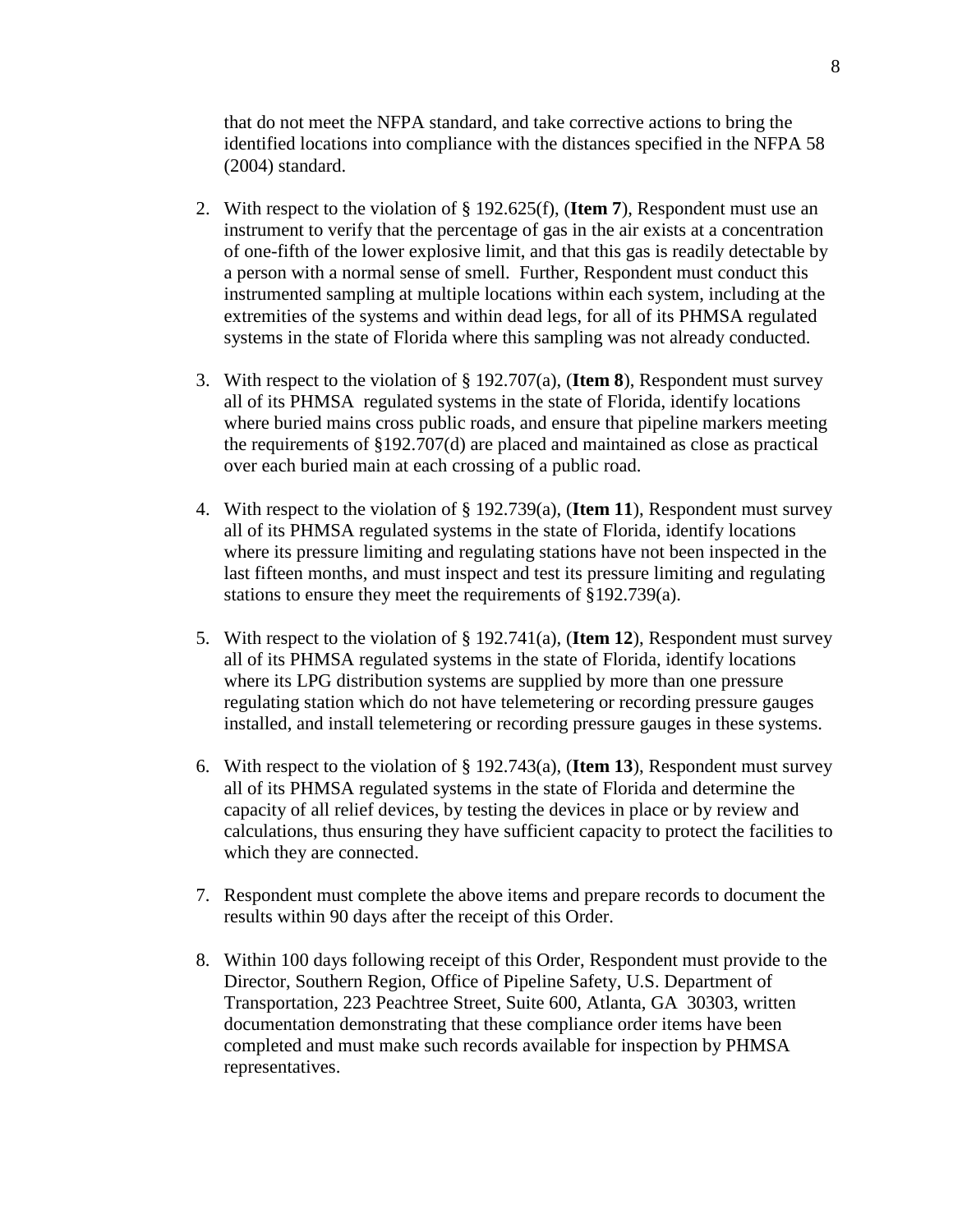9. It is requested (not mandated) that FPUC maintain documentation of the safety improvement costs associated with fulfilling this compliance order and submit the total to the Director, Southern Region, OPS. It is requested that these costs be reported in two categories:

(a) Total cost associated with preparation/revision of plans, procedures studies, and analyses; and

(b) Total cost associated with replacements, additions, and other changes to pipeline infrastructure.

The Director may grant an extension of time to comply with any of the required items upon a written request timely submitted by the Respondent and demonstrating good cause for an extension.

Failure to comply with this Order may result in the administrative assessment of civil penalties not to exceed \$200,000 for each violation for each day the violation continues or in referral to the Attorney General for appropriate relief in a district court of the United States.

## **WARNING ITEMS**

With respect to Items 2, 3, 4, 5, 6, 9, and 14, the Notice alleged probable violations of Part 192 but did not propose a civil penalty or compliance order for these items. Therefore, these are considered to be warning items. The warnings are for:

49 C.F.R. § 192.465 **(Item 2)** – Respondent's alleged failure to test pipelines under cathodic protection at least once each calendar year, but with intervals not exceeding fifteen months;

49 C.F.R. § 192.465 **(Item 3) –** Respondent's alleged failure to take prompt remedial action to correct external corrosion control deficiencies identified by its monitoring;

49 C.F.R. § 192.481 **(Item 4)** – Respondent's alleged failure to inspect each of its onshore pipelines, or portion of pipelines, that are exposed to the atmosphere for evidence of atmospheric corrosion at least once every three calendar years, but with intervals not exceeding fifteen months;

49 C.F.R. § 192.605 **(Item 5) –** Respondent's alleged failure to review and update its procedural manual for operations, maintenance, and emergencies at intervals not exceeding fifteen months, but at least once each calendar year;

49 C.F.R. § 192.605 (**Item 6) –** Respondent's alleged failure to periodically review the work done by its personnel to determine the effectiveness and adequacy of the procedures used in normal operation and maintenance, and to modify the procedure when deficiencies were found;

49 C.F.R. § 192.723 (**Item 9**) – Respondent's alleged failure to conduct leakage surveys